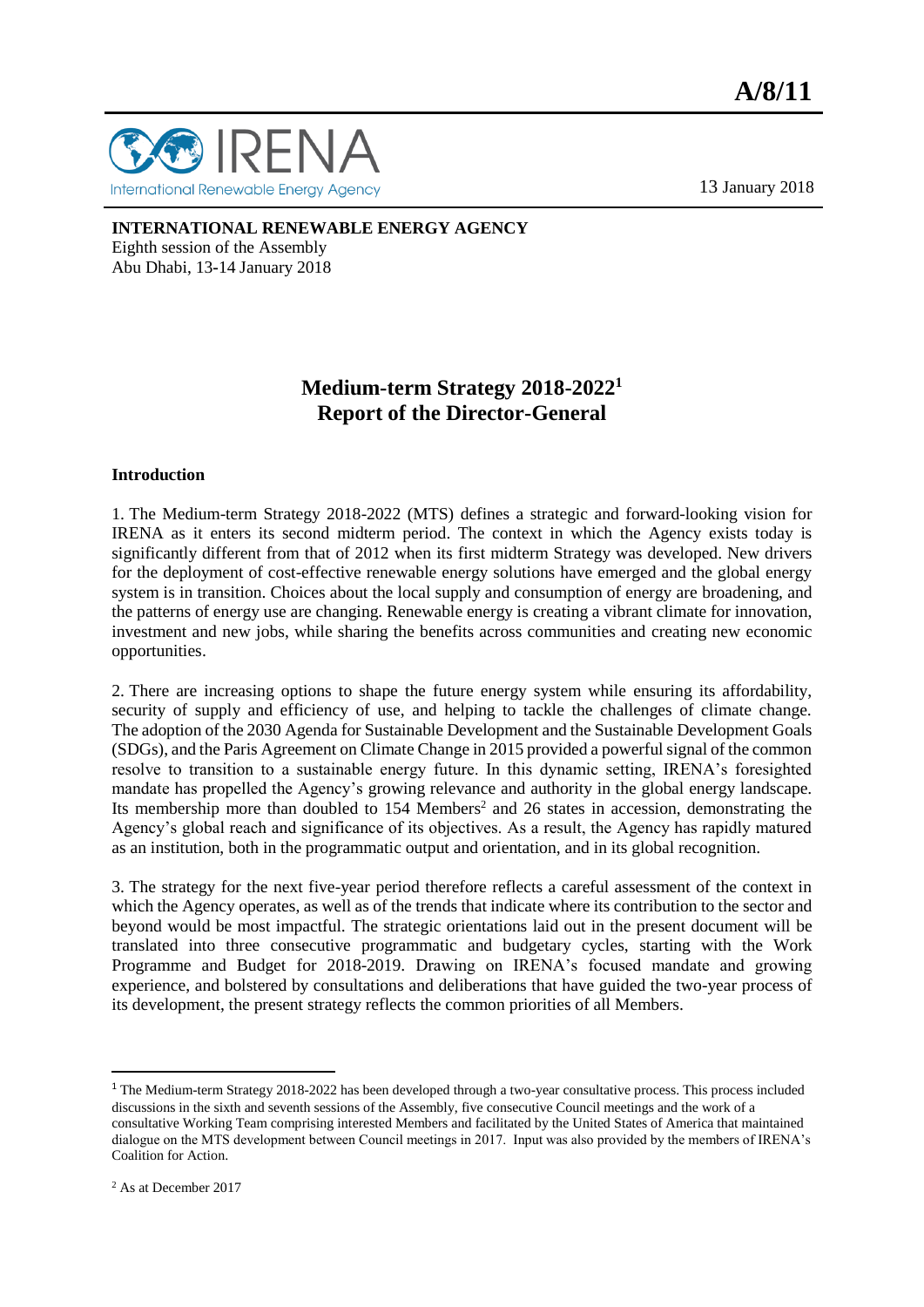# **I. The changing energy landscape**

4. Transformation of the global energy system is a multifaceted and far-reaching process with actions taken today that will have an impact on economies and societies for decades to come. The change is driven by factors inside and outside of the energy system. In contrast with a traditionally long lifetime of energy infrastructure, the rapid and unexpected developments in recent years have increased the level of volatility about the energy future. It has therefore become very complex to anticipate how the system will develop in the years ahead.

5. Accelerated development and deployment of renewable energy hold strategic stakes at a time when societies across the world face the rising pressures of change. It offers a positive outlook as the international community confronts new challenges. The business case of renewables is strong and continuously improving with well-calibrated policies, falling costs, technology advancements and growing demand. Renewables today offer a technically feasible and economically attractive answer to climate and energy security concerns, and new opportunities for sustainable livelihoods for the large number of people who lack energy access. Increasingly, renewables are also considered a central solution to tackling a range of economic and social priorities including employment, infrastructure development, health, and education, among others. In its abundance, renewable energy is offering a new economic, social and environmental frame of reference.

6. Many of the challenges faced by individual countries are also global concerns. International cooperation will therefore play a central role in finding solutions that can be applied locally while accelerating the common goal of a sustainable energy future. Members have highlighted a range of strategic considerations that are of high importance for IRENA's work in the upcoming five-year period.

- a. IRENA's global membership places the Agency in a privileged space, with direct access to the wealth of knowledge, experience and expertise of its Members. From this central position, IRENA is optimally placed to foster a global understanding of the role renewables can play in the transformation of the energy system, and stimulate and support development and deployment at the country and regional levels. IRENA will continue to explore and analyse all available technological, economic and environmental strategies and solutions. In this context, a continuous focus on the business case of renewables and an increased understanding of the economic and societal benefits, underpinned by sound empirical evidence, will remain central to the Agency's work.
- b. The transformation of the energy system is taking place at a time of growing constraints, both in terms of the sustainability of the resources of the planet and current pathways. In this context, far more must be made of innovation in all aspects of the global energy system. Technology innovation has played an indispensable role to date and many more solutions are rapidly evolving, including storage, smart grids, and digitalisation. This innovation is reshaping the power sector and highlighting the need for solutions in end-use sectors that will be the key to a far-reaching transformation. Going forward, many of these will come from innovation in policy and markets, which must keep pace with the changing energy mix. IRENA is well-placed to monitor and analyse these developments, anticipate change, and convene diverse stakeholders to accelerate progress.
- c. Continuous innovation also offers an opportunity to design new systems based on the modular and decentralised nature of renewable energy. This can greatly contribute to securing universal access to modern energy services that are central to stimulating economic growth and alleviating poverty. Understanding the technology, policy and regulatory requirements, supporting successful business and financing models, and providing targeted advice to countries will be key to unlocking this potential and to attracting investment based on a sound policy framework and business case.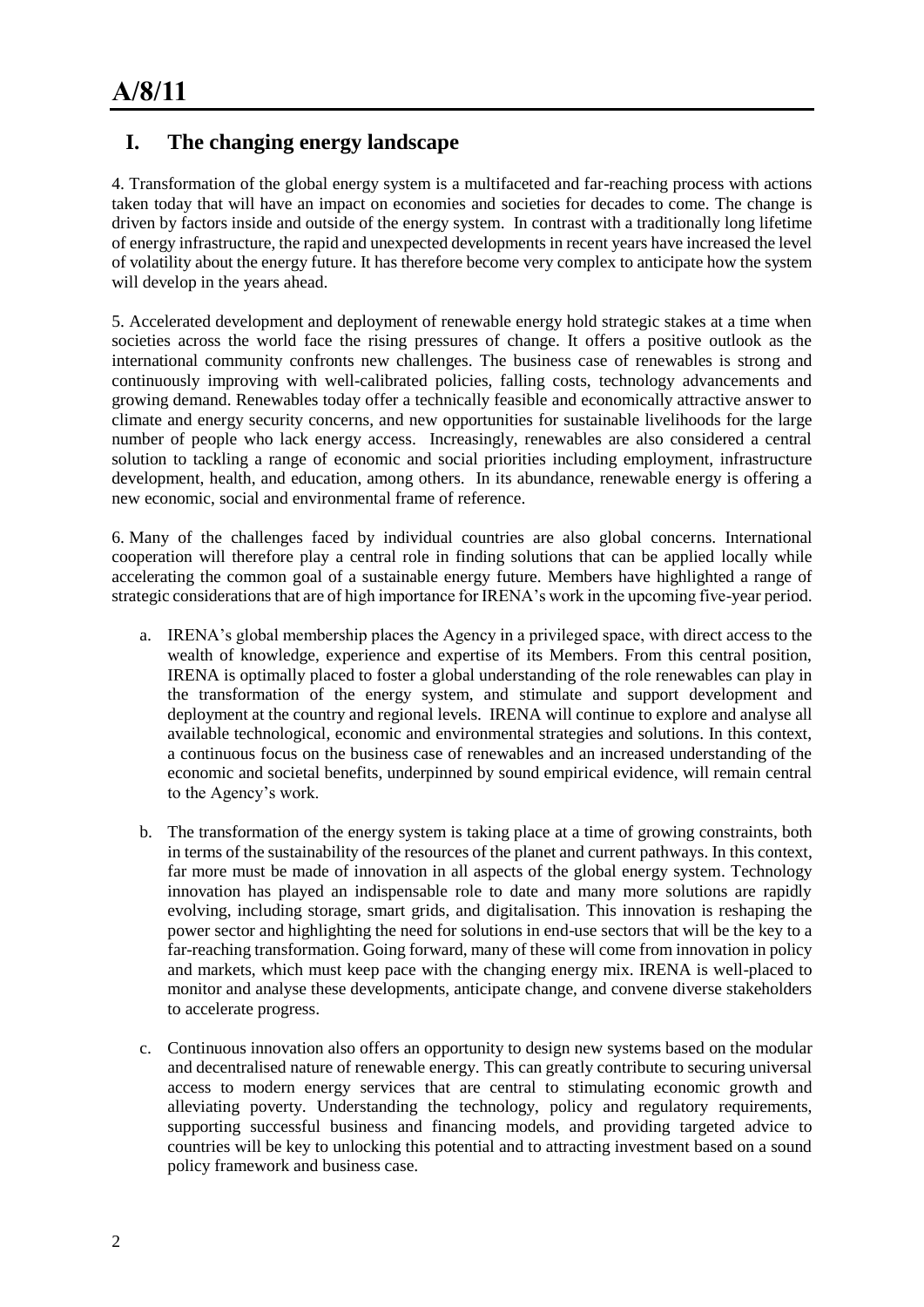- d. Mobilising renewable energy finance at the necessary scale hinges on the ability to develop bankable projects, engage financiers, overcome the existing barriers and address investment risks. As the bulk of this investment will come from the private sector, the focus must be on understanding the key levers to attract private investment and how the existing and new risk mitigation instruments and financing mechanisms, including multilateral facilities, can be mobilised to this end. IRENA will play an active role in understanding these links, and supporting the key actors in channelling investments toward renewables, including through collaboration with financing institutions, and development and climate finance entities.
- e. As the share of renewables grows, so does the need for cutting-edge knowledge and advice on technologies, investments, policies and markets. In some instances, this will concern transition of the existing energy systems. In others, it will be the creation of new solutions and business models to reap the benefits of the decentralised and modular nature of renewables. IRENA will continue to gather and analyse the latest information, cross-pollinate knowledge and experience among Members, and engage stakeholders, including the private sector. It will also continue to provide advisory support to countries to develop effective strategies and enabling frameworks to attract investment and realise indigenous renewable energy potentials.
- f. The upcoming five-year period will also be decisive for the advancement of the global development and climate objectives. Accelerated deployment of renewables will play a central role in the achievement of the SDGs. IRENA must therefore support efforts to realise the energy Goal (SDG7), as well as highlight the role that renewable energy can play in achieving the Goals in other sectors including food, education, health, and water. Recognising these opportunities will have a multiplier effect in enabling countries to meet their economic, social and environmental objectives. This is also of high importance for the successful and ambitious realisation of the Nationally Determined Contributions (NDCs) as part of the global effort on climate change. IRENA will ensure that countries are empowered with the knowledge and tools to consider the significant untapped potential of renewable energy, particularly in the context of raising ambition on NDC targets.

## **II. Guiding principles for the Medium-term Strategy 2018-2022**

7. IRENA has a keyrole to play in the ongoing energy transformation. Its focused mandate and nearuniversal membership give the Agency unique advantages. As the only international organisation dedicated to renewable energy, IRENA will continue to rely on its key strengths, which include:

- Focused and clear mandate:
- Broad membership base and strong Member engagement in the work of the Agency;
- Consultative, inclusive and participatory approach to all facets of the work;
- Direct and continuous engagement with countries at all levels;
- Increasing intellectual capital accumulated through programmatic work and interaction with countries; and
- Growing credibility and authority based on substantive products and inclusive platforms for cooperation.

8. The elaboration of the Medium-term Strategy 2018-2022 has been guided by the following principles to ensure consistency with the expectations expressed by Members in the process of its development.

- Optimizing IRENA's comparative advantages and contributions to focus its programmatic work;
- Empowering the Agency to take a holistic approach across sectors, economies and communities;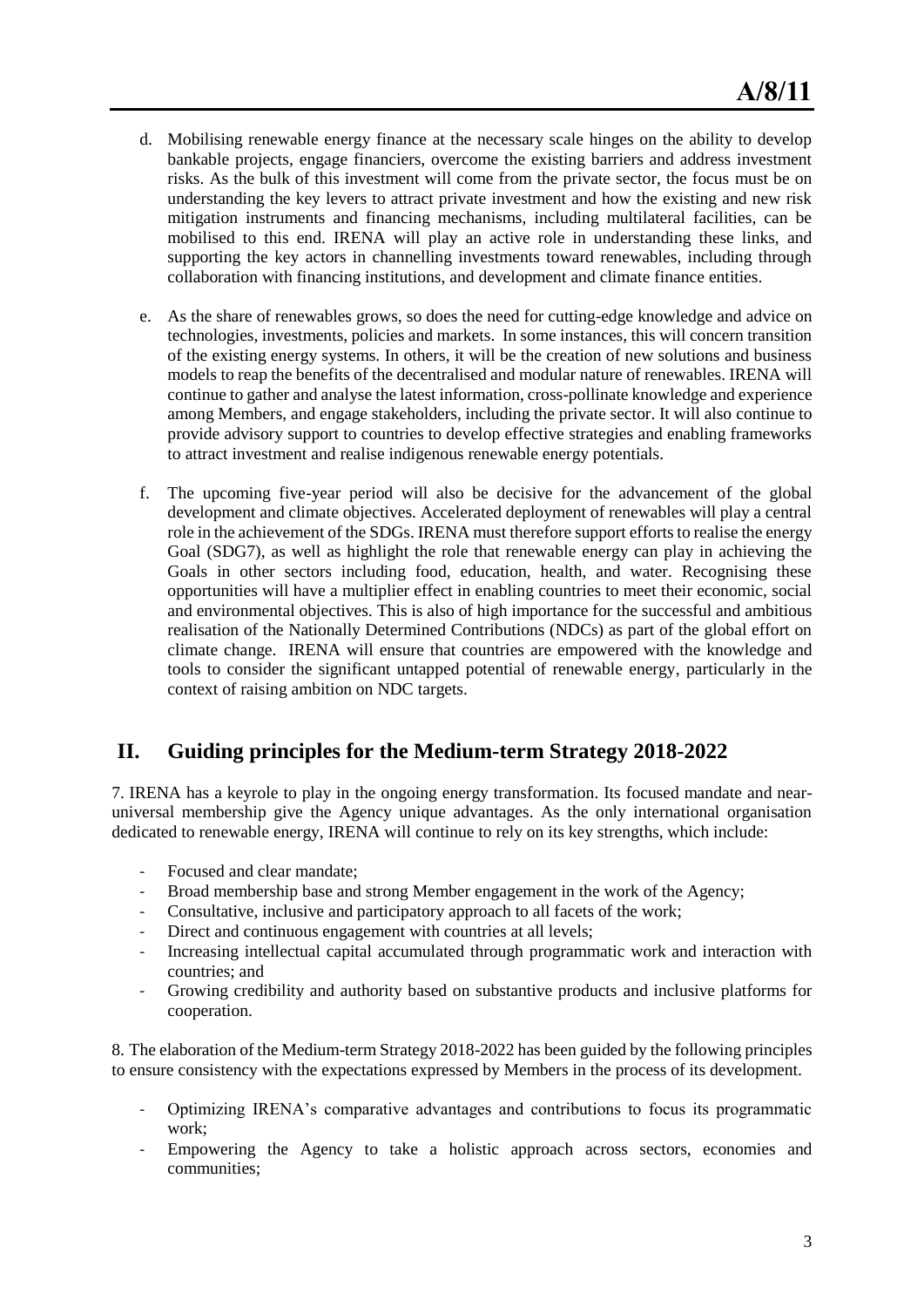- Strengthening IRENA's voice in the shaping of, and contributing to, the global energy dialogue;
- Prioritizing cooperation and partnerships that will be necessary for the achievement of the Agency's objectives;
- Encouraging innovation and creativity in IRENA's fields of competence;
- Maintaining clear focus on impact and change on the ground; and
- Diversifying its resource base to enable growth commensurate with its Members' ambition.

## **III. Mission statement and strategic objectives**

9. IRENA's mission for the next five-year period is to *play a leading role in the ongoing transformation of the global energy systems as a centre of excellence for knowledge and innovation, a global voice of renewable energy, a network hub for all stakeholders and a source of advice and support for countries.*

10. This mission is reflected in four strategic objectives that will give orientation to successive programmatic cycles, where they will be translated into action. IRENA will work to:

- Empower effective policy and decision-making by providing authoritative knowledge and analysis on renewables-based energy transformation at global, national and sectoral levels;
- Shape the global discourse on energy transformation by providing relevant timely, high-quality information and access to data on renewable energy;
- Provide an inclusive platform for all stakeholders to foster action, convergence of efforts and knowledge sharing for impact on the ground;
- Support country-level decision-making to accelerate the renewables-based transformation of national energy systems, advance strategies to diversify energy sources, reduce global emissions and achieve sustainable development.

### Centre of excellence for energy transformation.

*Objective: Empower effective policy and decision-making by providing authoritative knowledge and analysis on renewables-based energy transformation at global, national and sectoral levels*

11. The next five years will be a period of opportunity, and an important task will be to keep renewable energy high on the global agenda. In response to the need for evidence-based policy-making, IRENA will continue to identify pathways and monitor progress, as well as steer international debate on critical opportunities and emerging challenges for renewable energy.

12. As multiple stakeholders navigate the shift from a centralised system to one that is much more interactive, but also decentralised and distributed, understanding the role of renewable energy and possible pathways for its deployment will be vital for planning at all levels. To drive the transformation of the energy system, IRENA will consider renewables in the broader energy context across all sectors (electricity and end-use) and the related infrastructure. This will include an added focus on innovation, shifting from technology to all aspects of system development, including policy and markets, and the relationship with sectors such as information and communication technology (ICT).

13. As the pace of change increases, capturing experiences and best practice is even more critical. IRENA, with its global reach, will become the repository of this information to make it a public good for the benefit of all. Where possible and appropriate, IRENA will seek synergies and leverage the work of others to maximise the effect of its resources and avoid duplication of effort.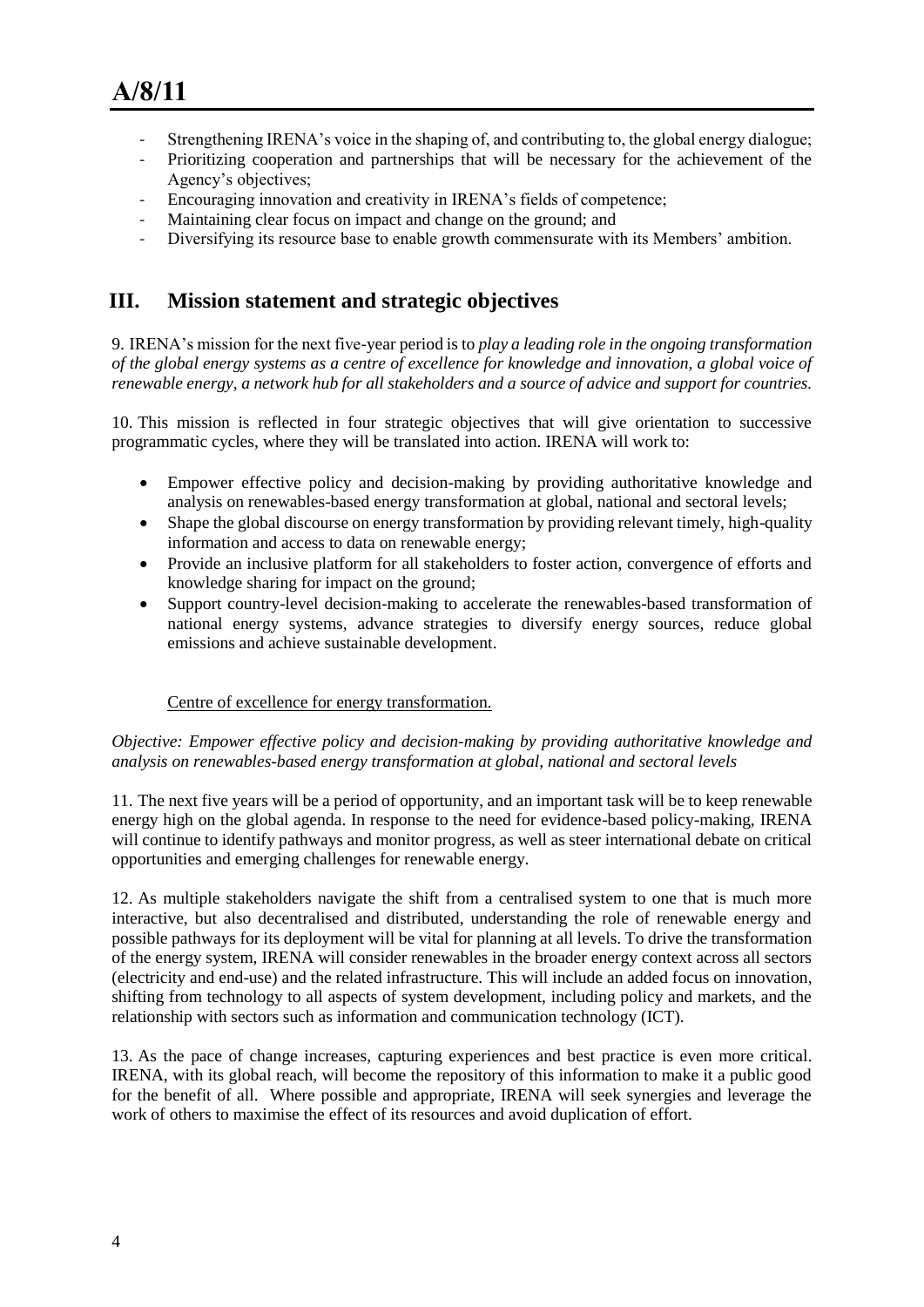#### Global Voice of Renewables.

### *Objective: Shape the global discourse on energy transformation by providing relevant timely, highquality information and access to data on renewable energy*

14. Greater knowledge and information sharing will be critical to induce the transformative changes needed to address the complex and inter-related challenges of sustainable development. IRENA will continue to be a source of unbiased, timely and authoritative information, analyses and data on renewable energy. A strong and widely-known business case of all renewable energy sources and technologies will be required to achieve the global ambition for the energy sector, and IRENA will maintain and strengthen its role as an authoritative voice in this regard. Pursuing a holistic approach, IRENA will reinforce the work on the socio-economic impact of renewable energy to empower policymakers with the knowledge and information needed to harvest all potential benefits.

15. The Agency must have efficient instruments for the production and dissemination of information. Whether in the form of publications or media materials, or on its web platform, IRENA's will strive to provide high-quality, accessible content. IRENA will tailor its voice for diverse audiences including Members, multilateral processes (UN, G7, G20, regional initiatives), the private sector, investors and financiers, sub-national actors, citizens and youth. The reach will be amplified through close collaboration with Members both in devising messages and in outreach and dissemination efforts.

### Network Hub

### *Objective: Provide an inclusive platform for all stakeholders to foster action, convergence of efforts and knowledge sharing for impact on the ground*

16. With its global membership and wide reach, IRENA will be a locus of partnerships, transcending traditional approaches and modes of cooperation. These partnerships will be key to translating IRENA's expertise, knowledge and tools into a sustained impact on the ground. The Agency's access to the vast expertise contained within its membership gives it a unique comparative advantage that IRENA will proactively access and leverage. It will also fulfil a role as an unbiased, neutral communicator and coordinator of technical and financial efforts across Member countries to best match resources with needs.

17. IRENA will pursue a proactive strategic approach to working with public and private partners, networks and constituencies. Partnering with a broad range of entities providing diverse expertise, advice and support has become one of IRENA's hallmarks in many areas of its work. In the upcoming period, efforts will be intensified to leverage partnerships and collaborative approaches. In recognition of the growing demand for international cooperation in IRENA's fields of competence, the Agency will foster alliances, partnerships and cooperation at the international, regional and country levels with all relevant partners. This will also help enhance overall visibility and impact.

18. The private sector plays a central role in accelerating the development and deployment of renewable energy. IRENA will seek to strengthen this collaboration at all levels. To preserve the Agency's impartiality and independence, a transparent set of criteria will be developed for this purpose. IRENA will also increase its collaboration with research and academic institutions worldwide, considering the importance of this constituency for the transformation of the energy sector.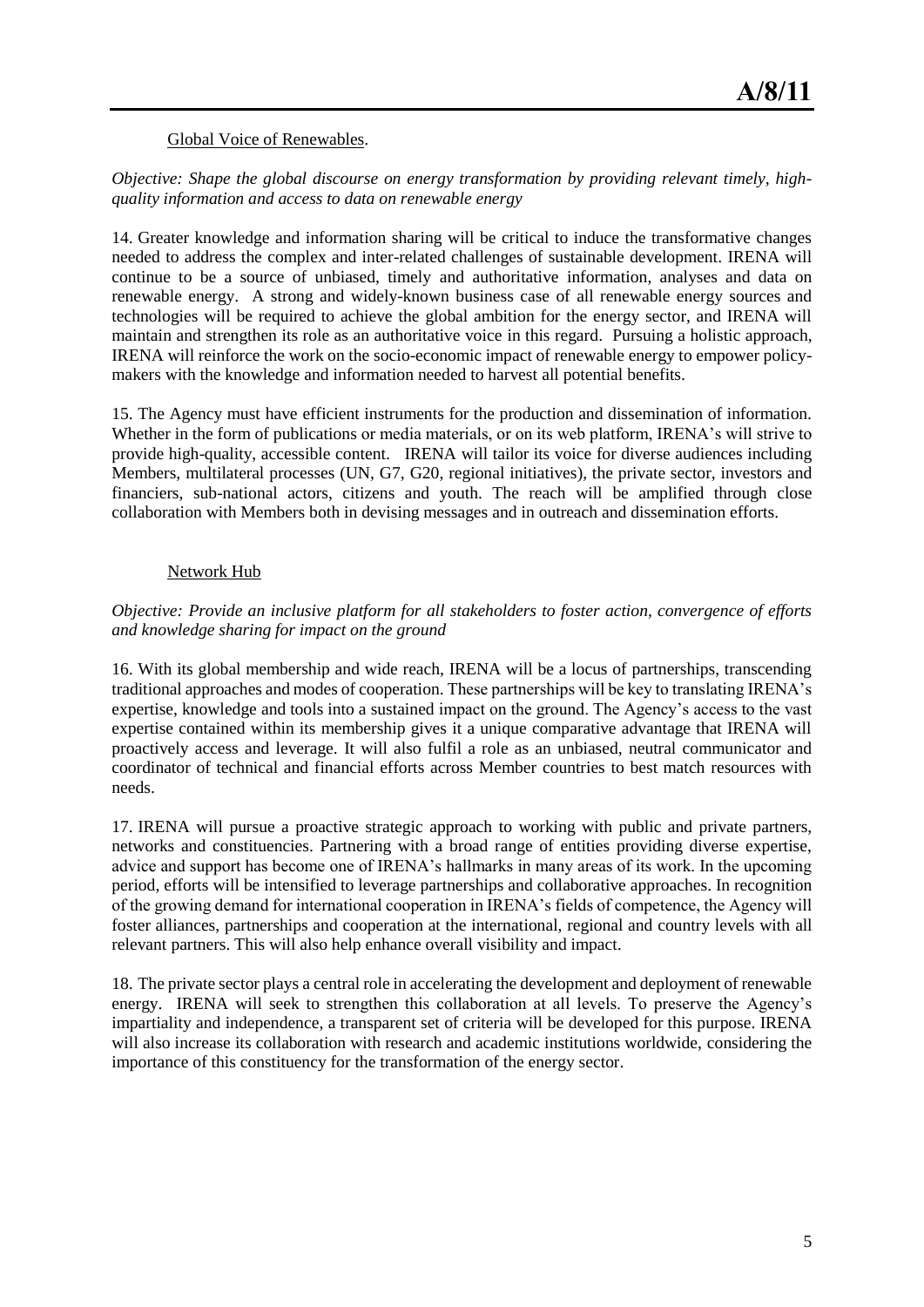#### Source of advice and support

*Objective: Support country-level decision-making to accelerate the renewables-based transformation of national energy systems, advance strategies to diversify energy sources, reduce global emissions and achieve sustainable development*

19. The relevance and depth of IRENA's action depend to a large degree on its ability to support countries in their national and regional efforts to accelerate the deployment of renewables and transform their energy systems. This is a critical function that translates knowledge products into on-the-ground change. To better respond to Members' needs and priorities, IRENA will develop a strong operational framework and enhanced focus on the application of its knowledge, tools and methodologies to build capacity and realise change on the ground. Priority will be placed on regional work, which has an amplifier effect and provides a unique perspective to national stakeholders that otherwise may not be easily accessible.

20. Advisory work will include the development and dissemination of tools, methodologies and pathways, as well as capacity building and technical assistance when requested. Considering nearuniversal membership and limited resources, this assistance will be prioritised to maximise crosspollination of successful experiences and peer-to-peer collaboration, and accelerate the common and inclusive learning curve. IRENA's advisory role will also include the identification of, and the collaboration with, reliable partners who are well-placed to continue the implementation on the ground and secure long-term impact of the Agency's work.

# **IV. Effectiveness and Impact**

21. In the 2018-2022 period, the Agency will continue to enhance the institutional approaches, tools and mechanisms to improve its overall outputs and delivery with fewer but more sharply articulated programmatic activities. This shift will include a greater outreach that leads to more discernible and traceable impact of IRENA's actions to the benefit of Members. Aligned with its mandate and functions, IRENA will:

- a. Remain focused on its core functions, concentrating on upstream policy-related work and related implementation on the ground;
- b. Build on synergies and cooperation, avoiding duplication, redundancies and marginal endeavours; and
- c. Introduce systematic review and evaluation with the objective of demonstrating impact and strengthening programme delivery.

22. IRENA's near-universal membership brings new and more diverse perspectives on priorities and strategic direction. Thus, clarity of the programmatic focus is one of the major challenges and focus will be retained on key drivers of change. Biennial programmatic cycles will provide for a regular review of priorities and timely alignment of activities to respond to Member needs. To improve impact on the ground, IRENA will concentrate programmatic efforts around fewer, well-defined areas, guided by the strategic objectives of the Medium-term Strategy. In defining these, the focus will be placed on the areas where the Agency possesses comparative strengths and advantages and an established track record, or where it has a clear added value.

23. In this context, evaluation plays a critical role by providing credible and evidence-based information that feeds into decision-making processes. During the mid-term period, the overarching objective will be to strengthen monitoring and evaluation of IRENA's programmatic impact through targeted activities and enhanced quality, type and coverage of evaluations. These will include self-evaluation at the end of each programmatic cycle and mid-term external evaluation that will also inform the development of the next Medium-term Strategy. Considering the importance of monitoring and evaluation for the long-term effectiveness of the Agency, IRENA will work with its Members to appropriately resource these functions.